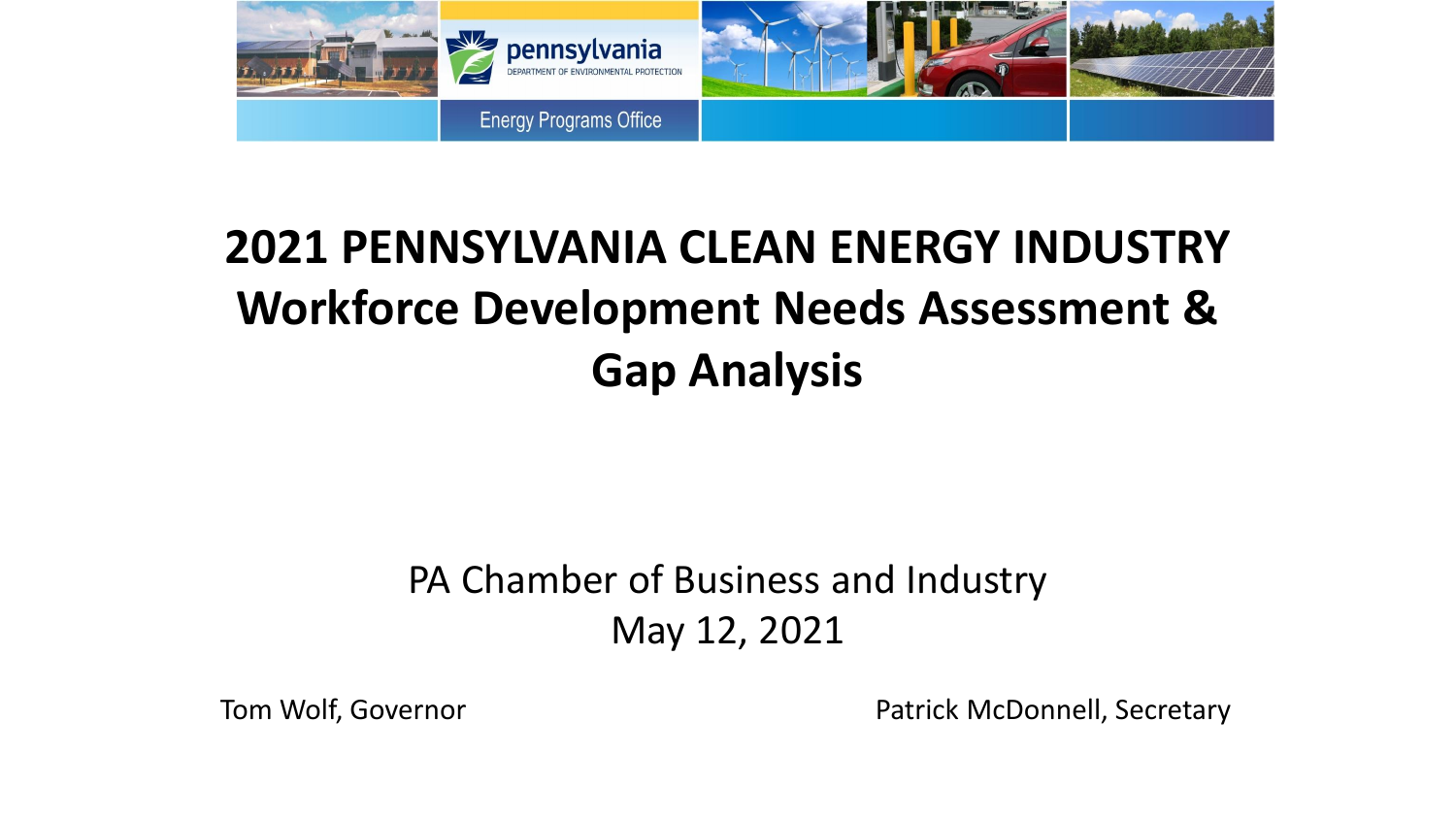## DEP Energy Programs Office (EPO)

#### Pennsylvania Energy Programs Office





- EPO is the primary agency responsible for implementing clean energy programs in Pennsylvania.
- Responsible for supporting renewable energy, energy efficiency and conservation, climate change mitigation and adaptation, alternative transportation, energy assurance, and associated education, outreach and technical support efforts.
- EPO works with its partners to implement, coordinate, and facilitate clean energy programs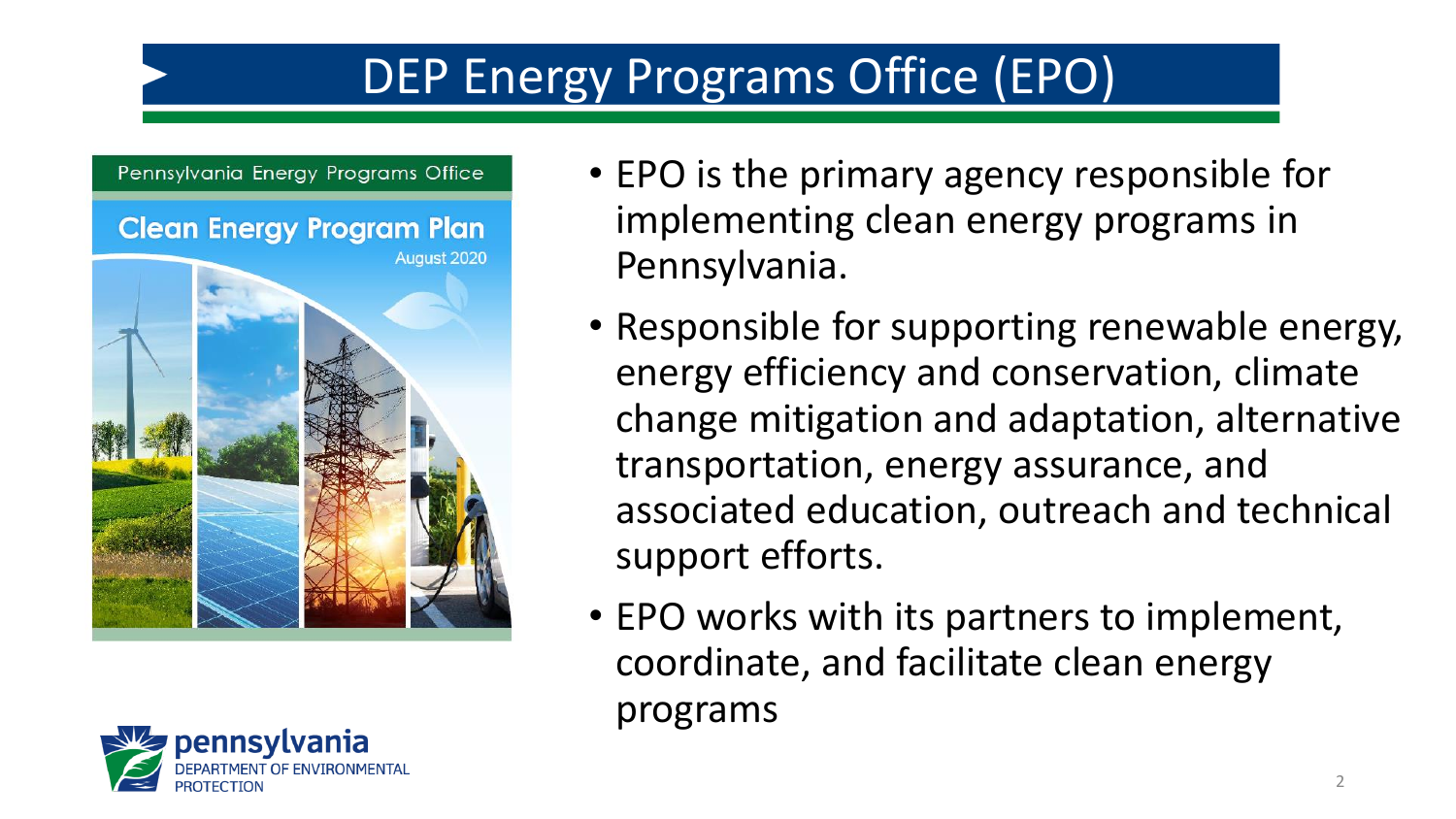### Why Workforce Development?

- EPO convened a stakeholder group beginning in 2018 to provide input on how to improve energy efficiency programming for the agricultural and industrial/manufacturing sector.
- Facilitated by the American Council for an Energy-Efficient Economy (ACEEE).
- One key outcome from the group and analysis was that EPO should support more training of workers in E2, P2, and water conservation

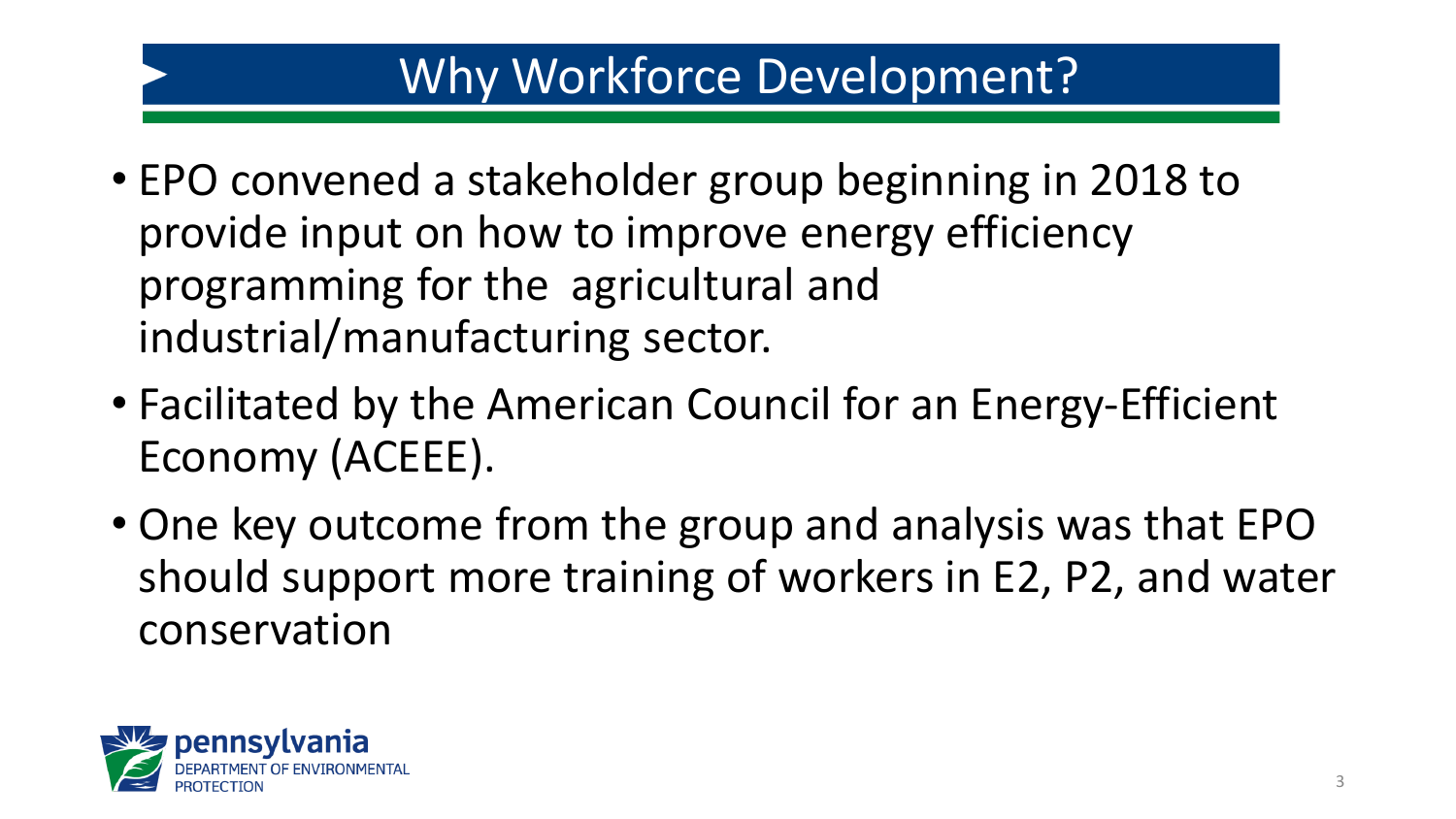### Why Workforce Development?

- EPO has been supporting workforce training for several years for the existing workforce
	- Building Operator Certification Training
	- Building Retuning Training
	- Building Energy Codes Training
- •Growth in Clean Energy Sector indicates need for new entrants into the workforce

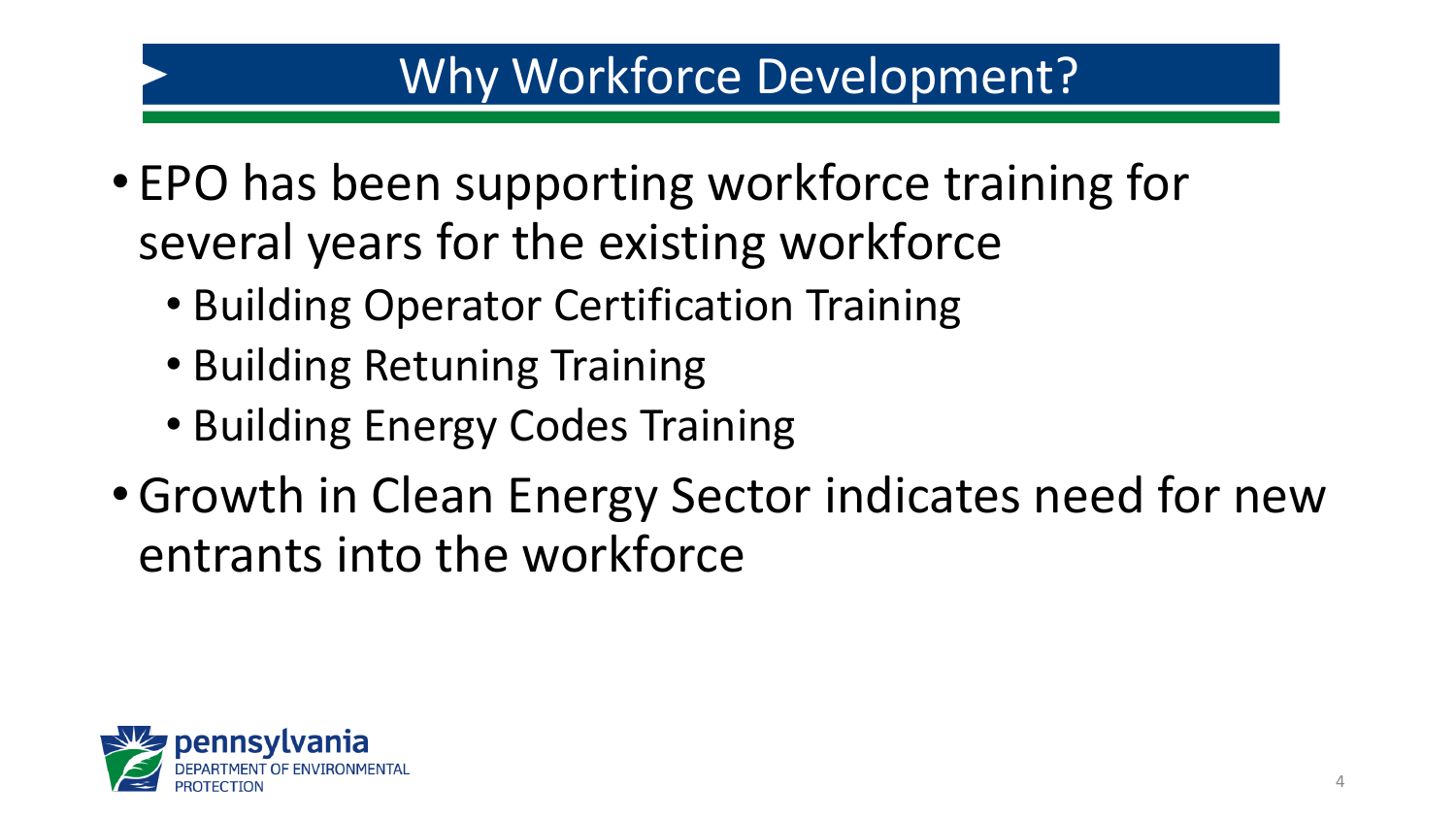### **2020 PA Energy Employment Report**





2020 **Pennsylvania Energy Employment Report** 



• Report completed by BW Research

- BW has completed the US Energy Employment Report for USDOE and NASEO for several years
- Completed a 2020 PA Energy Employment Report and 2020 PA Clean Energy Employment Report
- 2021 versions will be released this summer
- PAEER: ~269,000 jobs in energy at end of 2019 in Pennsylvania

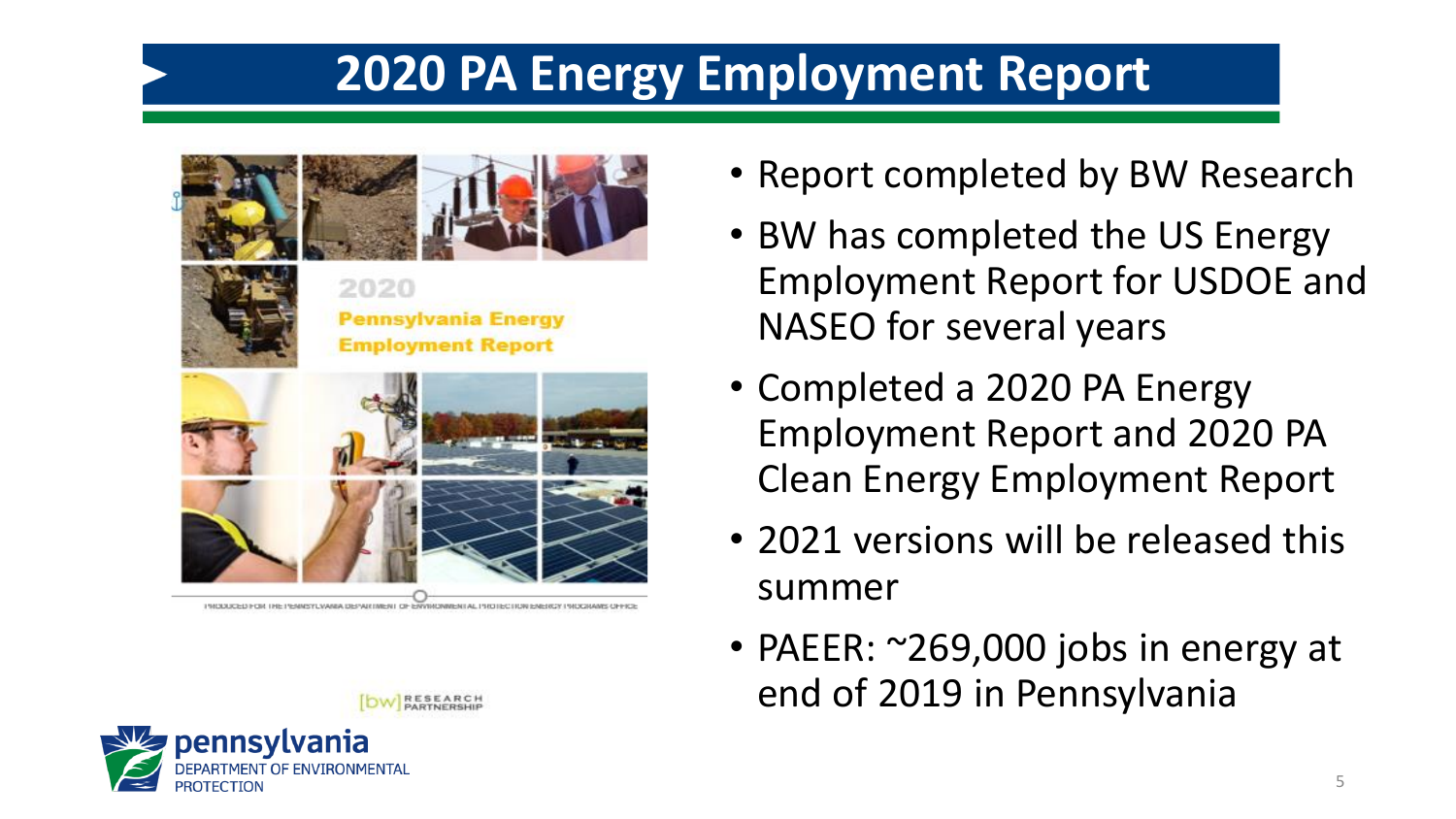### **2020 PA Clean Energy Employment Report**



PRODUCED FOR THE PENNSYLVANIA DEPARTMENT OF ENVIRONMENTAL PROTECTION ENERGY PROGRAMS OFFIC

pennsylvania

- Both PAEER and PACEER showed large and growing need for skilled workers in energy
- Between 2017 and 2019, nearly 8,000 jobs were created in the clean energy industry in Pennsylvania, a nearly 9% growth rate.
- 97,000 clean energy jobs
- 71,000 in energy efficiency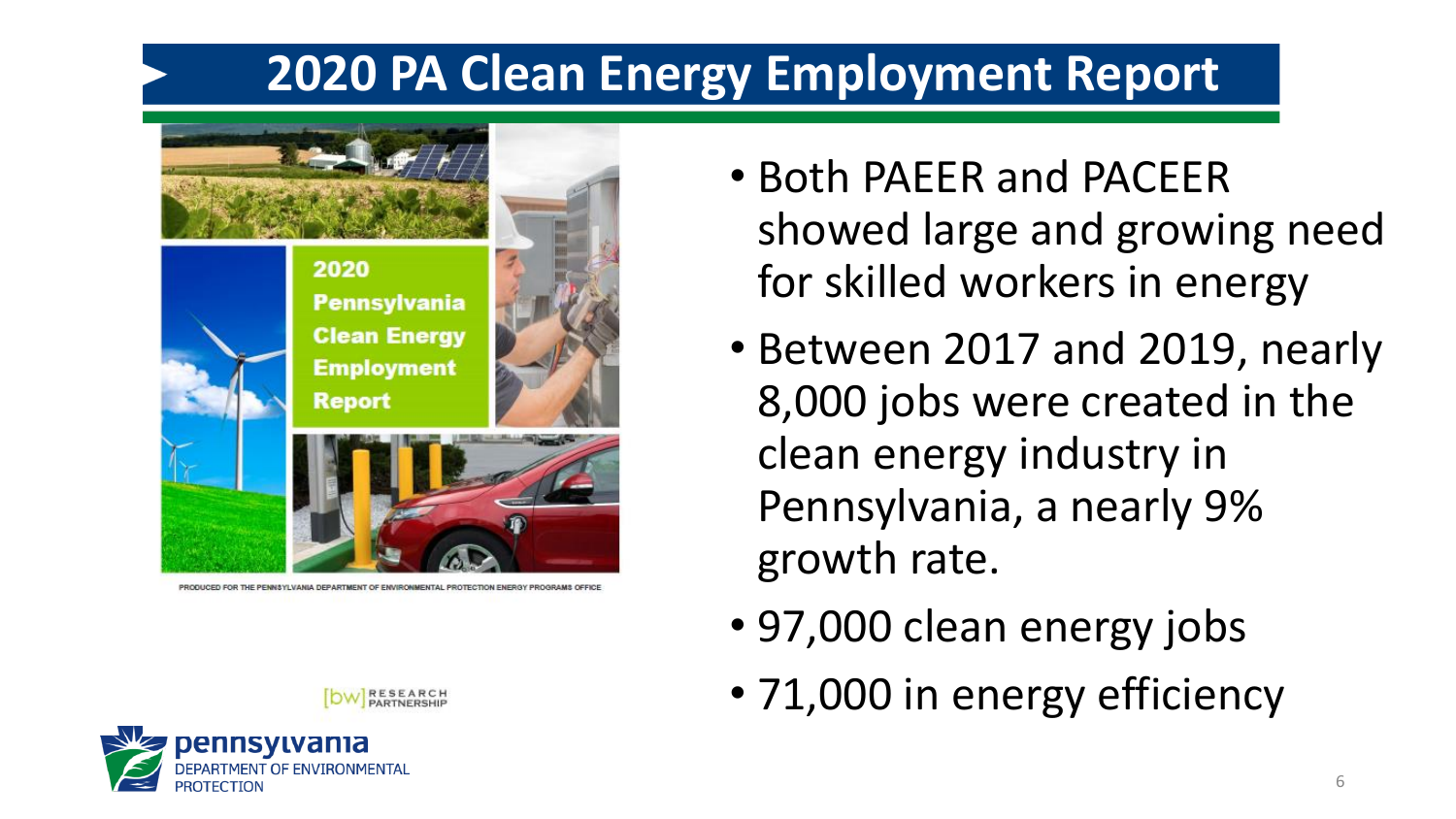### **2020 USEER Supplemental Report**



pennsylvania

PROTECTIO

OF ENVIRONMENTAL

#### Wages, **Benefits,** and Change

A Supplemental Report to the Annual U.S. Energy and Employment Report



- National report shows trends in energy production and job numbers and quality
	- Energy jobs generally pay well compared to US median
	- 8.27 million workers in energy represent ~5.4% of all US jobs
	- Over 915,000 new energy jobs from 2015-19
	- Since 2000, US energy production and associated employment has trended away from coal and towards natural gas, petroleum, and renewables.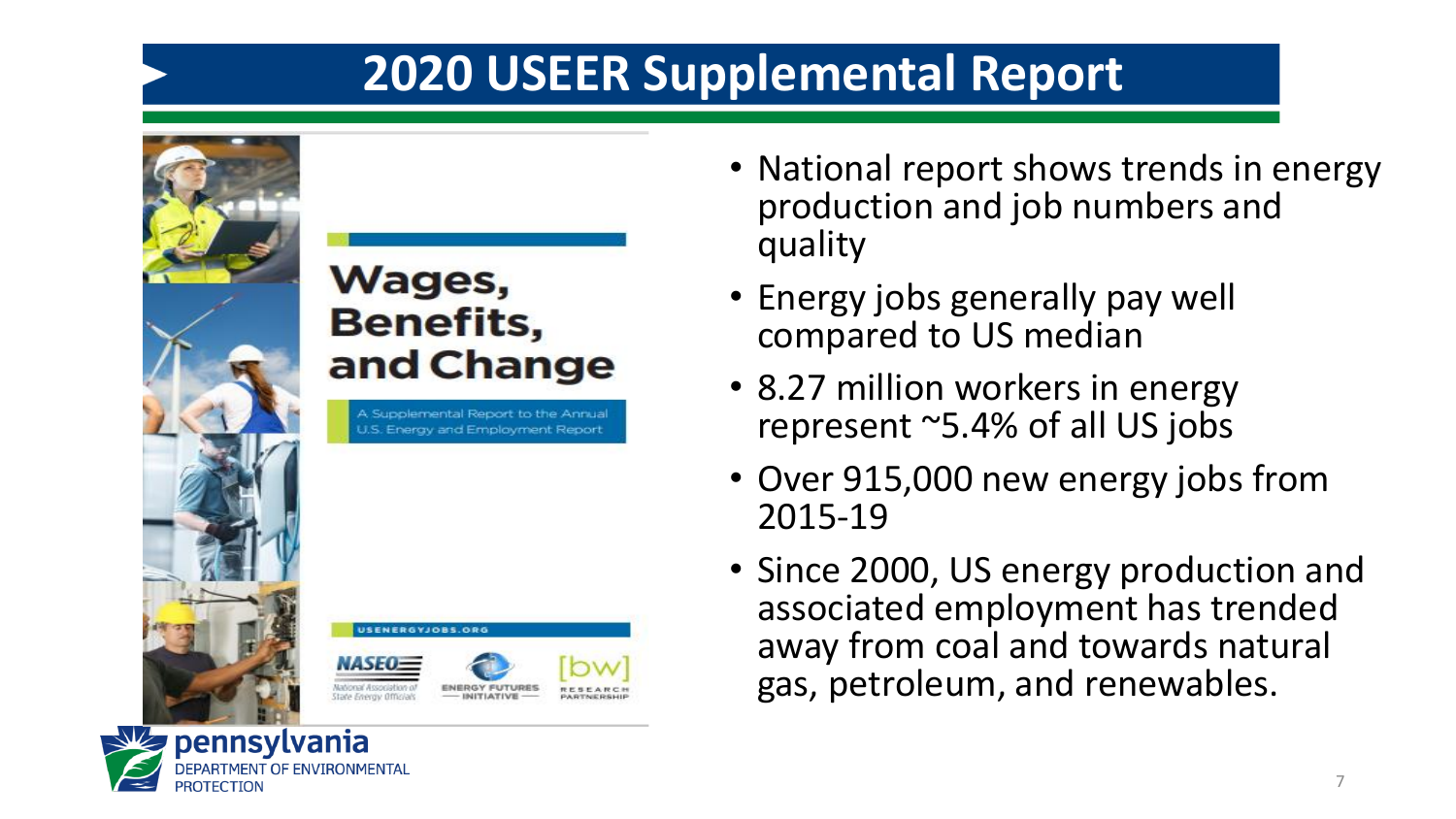### **Clean Energy Employment, 2017 – October 2019**



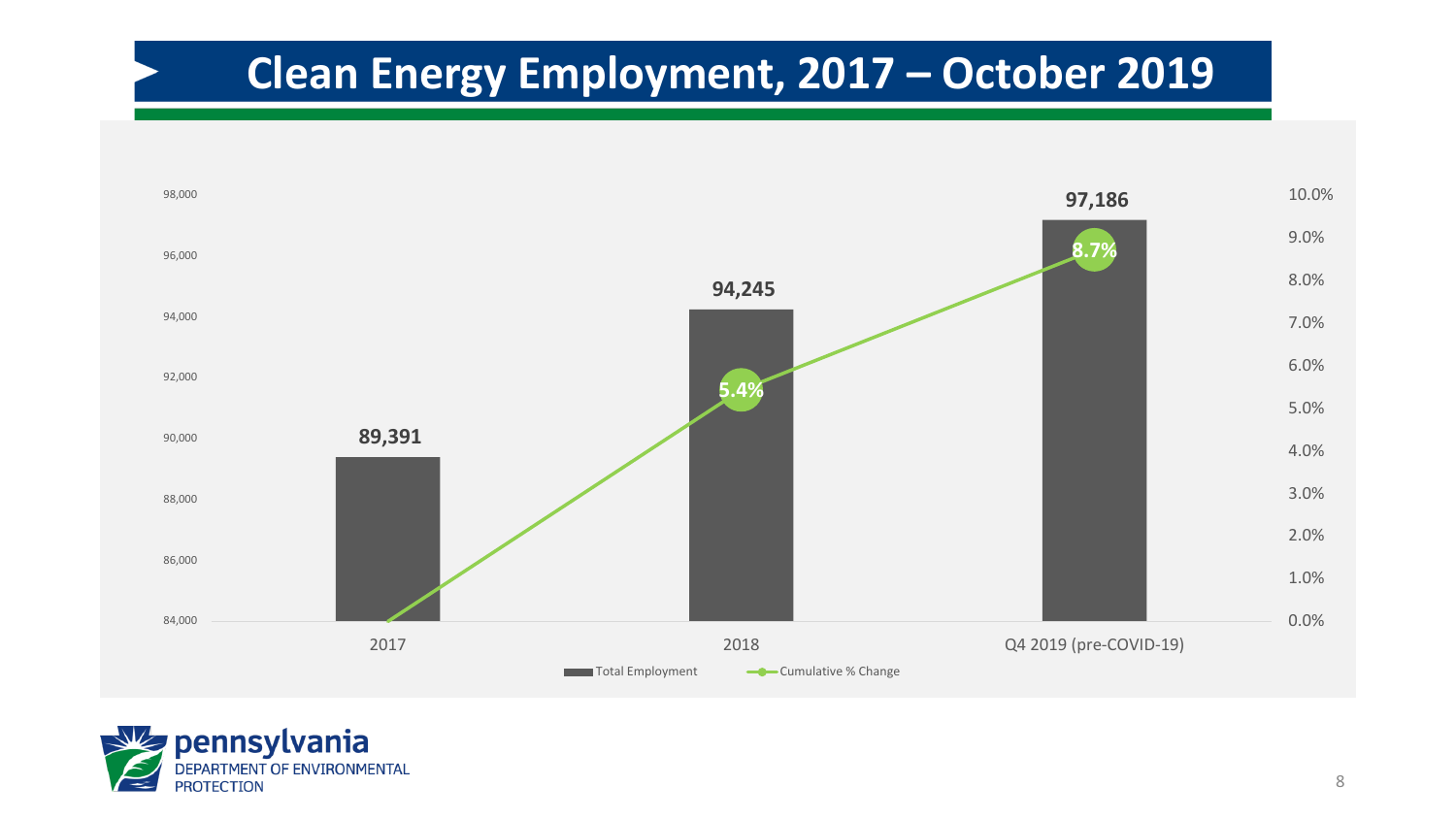### **OVERALL HIRING DIFFICULTY (PRE-COVID-19)**



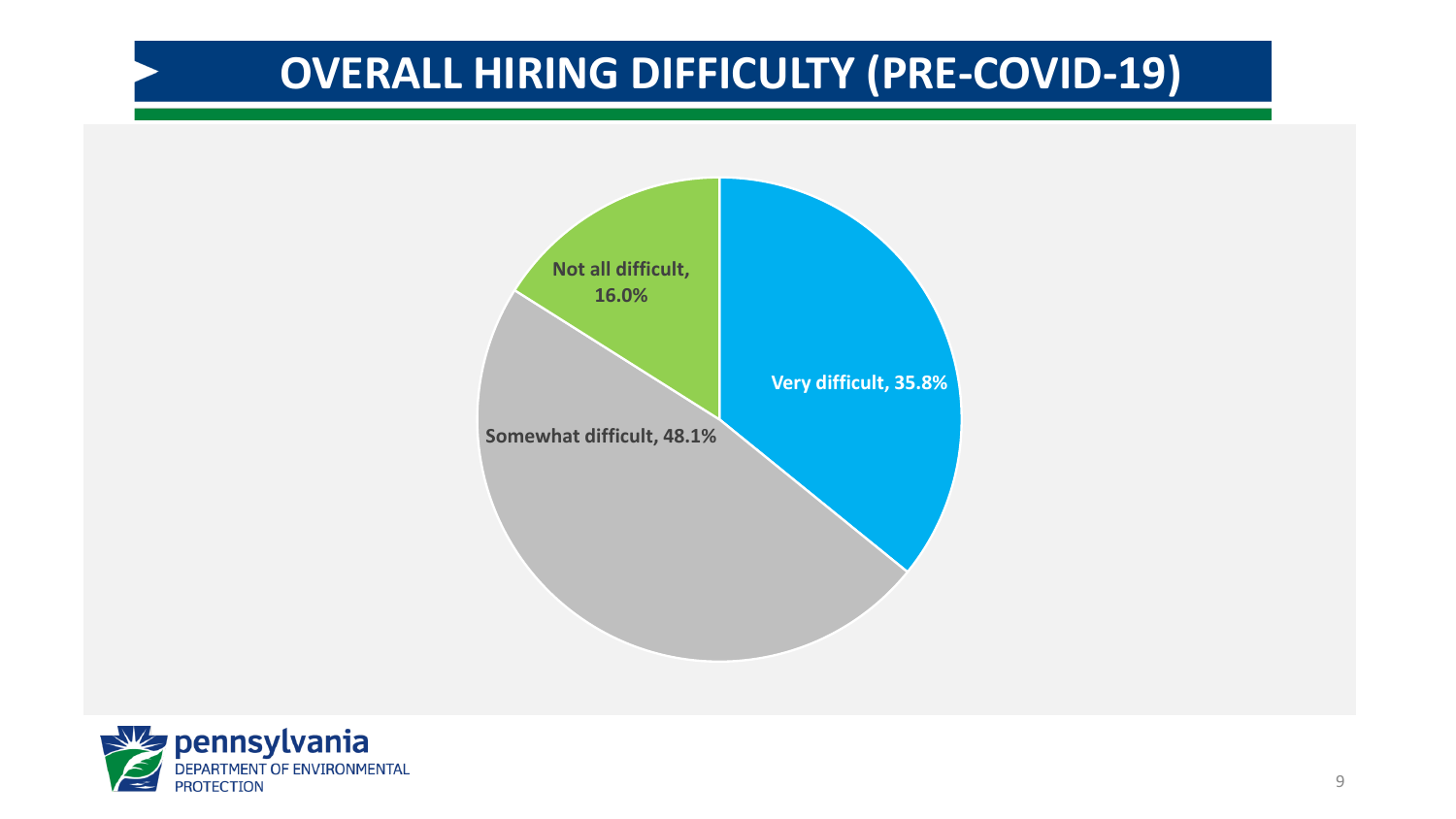#### **Clean Energy Employment, 2017 – December 2020**

**PROTECTION** 



10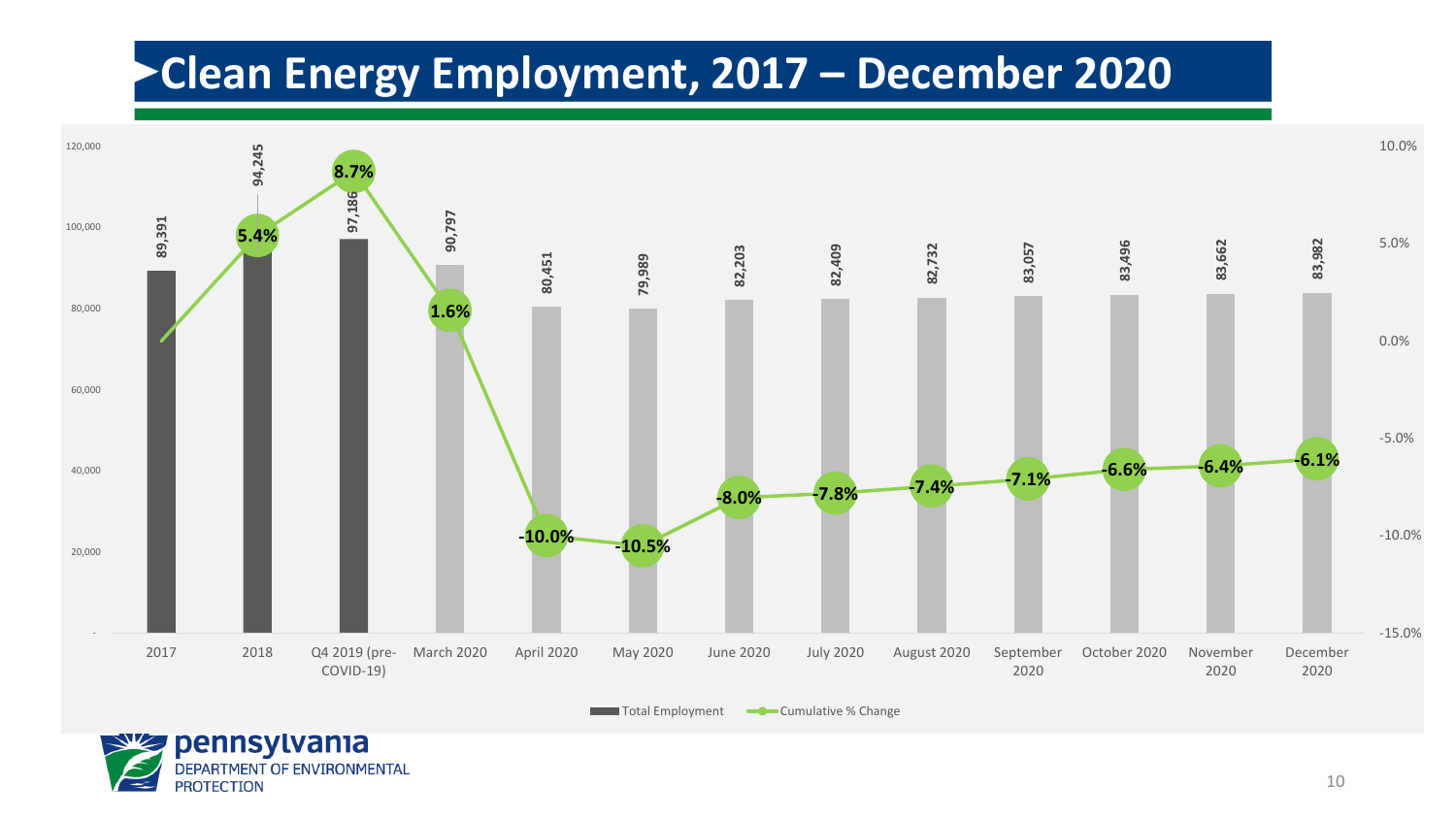### **Clean Energy Employment Gap Analysis**



pennsylvania PROTECTIO

- Purpose: To identify the educational and training needs of Pennsylvanians to fully benefit from the expansion of a clean energy economy.
- High-growth occupations prior to the pandemic will likely remain in demand in the coming years
- The clean energy industry has the potential to contribute to Pennsylvania's economic recovery.
- Aligns with PA Chamber's "Bringing" PA Back" effort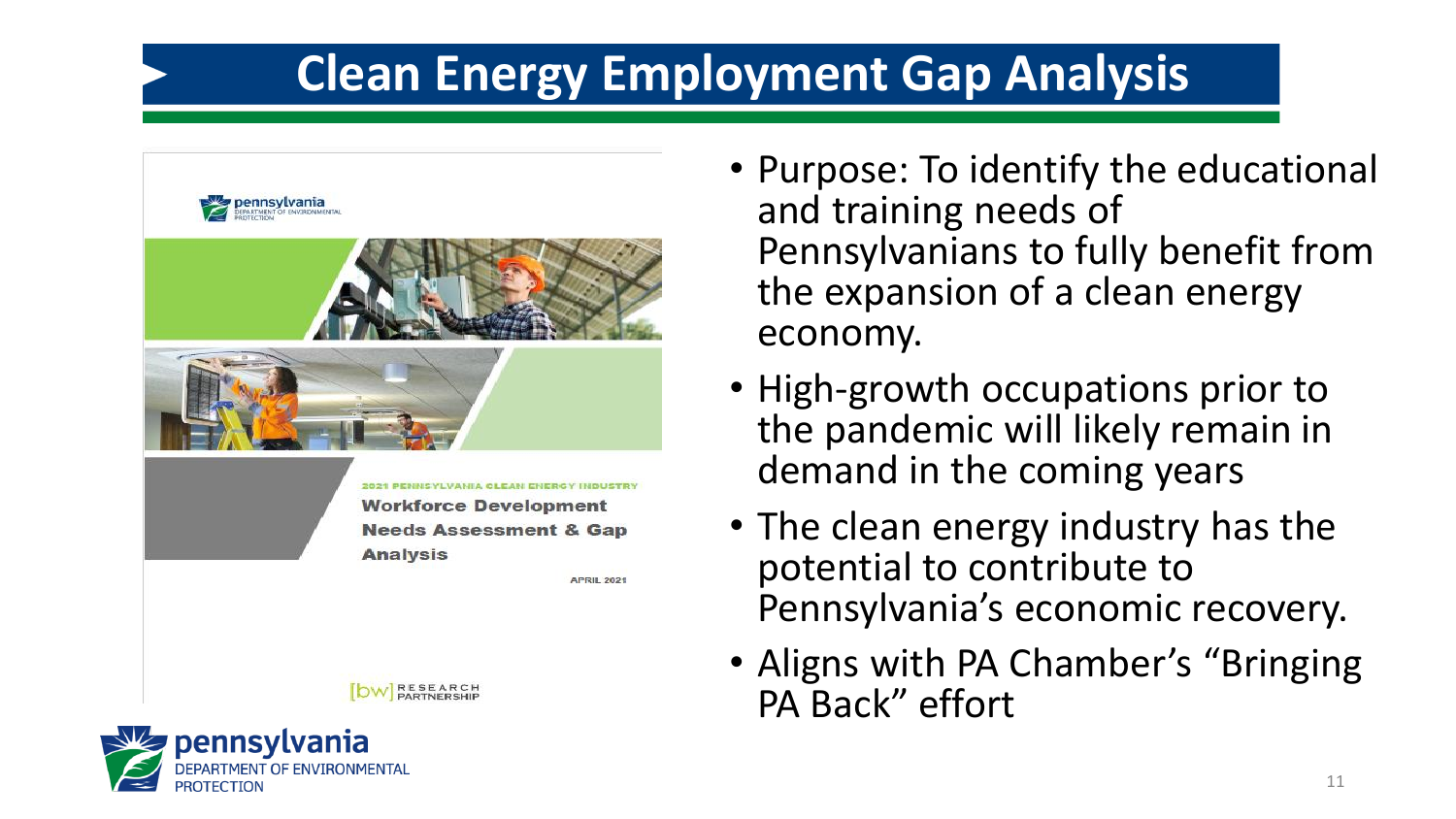### Gap Analysis Methods

- What partnerships and programs can most effectively train and prepare the Pennsylvania workforce to meet the needs of clean energy businesses in the state?
- Data is from the 2020 United States Energy and Employment Report, the 2020 Pennsylvania Clean Energy Employment Report, two surveys administered in fall 2020 to both clean energy employers and workers in Pennsylvania, and executive interviews with clean energy businesses in the state.
- Data was gathered on:
	- Employer hiring needs and difficulties.
	- Current clean energy training and education offered in Pennsylvania.
	- Detailed data on seven clean energy occupations found in the state's key technology sectors.

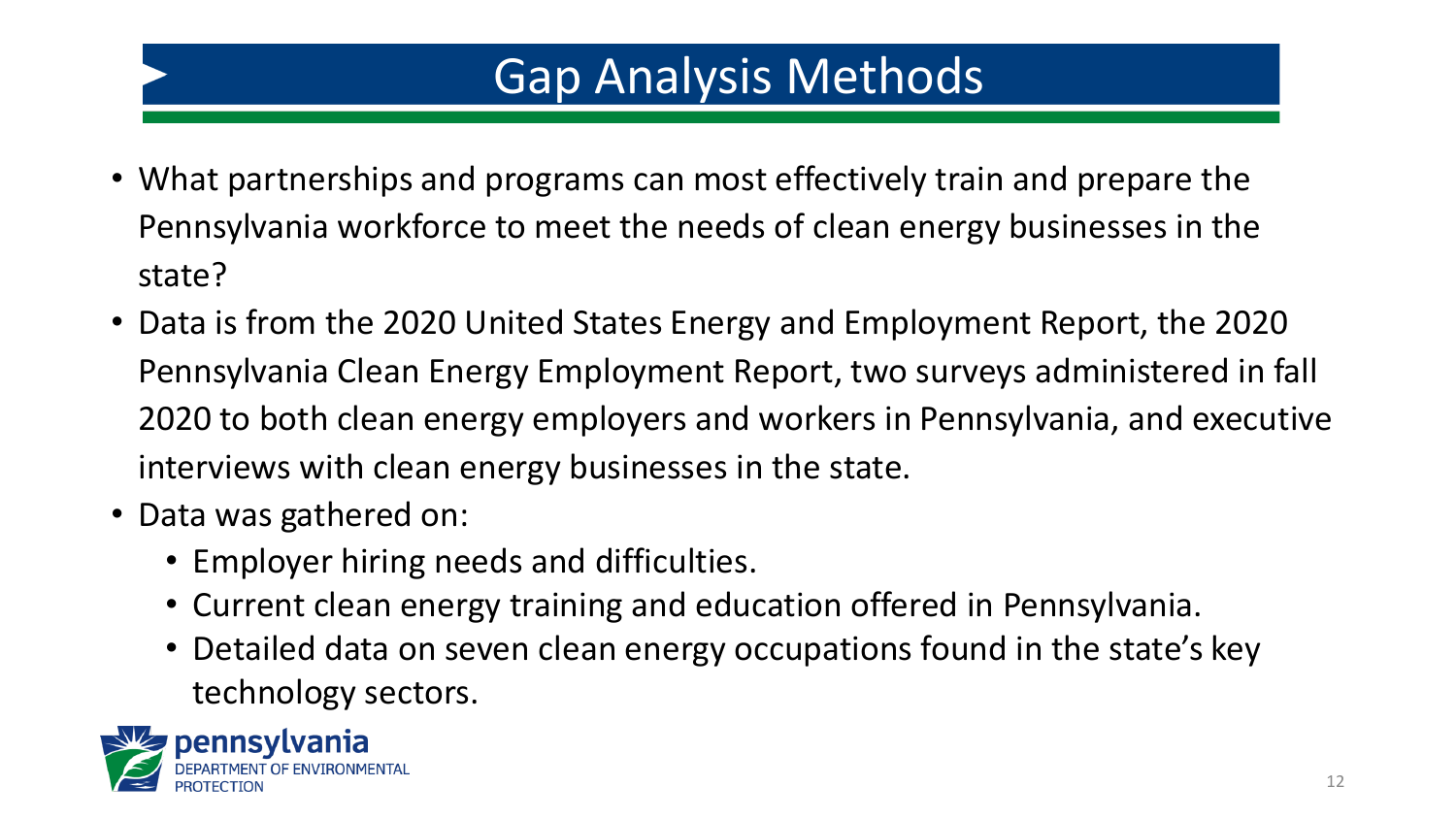### Gap Analysis Key Findings

- Despite furloughs and layoffs due to COVID-19, the majority of surveyed employers indicated that they expect to have either the same or more workers by the end of the year.
- In general, prior to COVID-19, employers reported hiring difficulties related to a small applicant pool, lack of experience, and competition with other industries.
- Employers especially noted that they faced industry competition for skilled electricians.
- Lack of experience or qualified applicants with industry-specific knowledge is especially difficult in the aftermath of COVID-19.

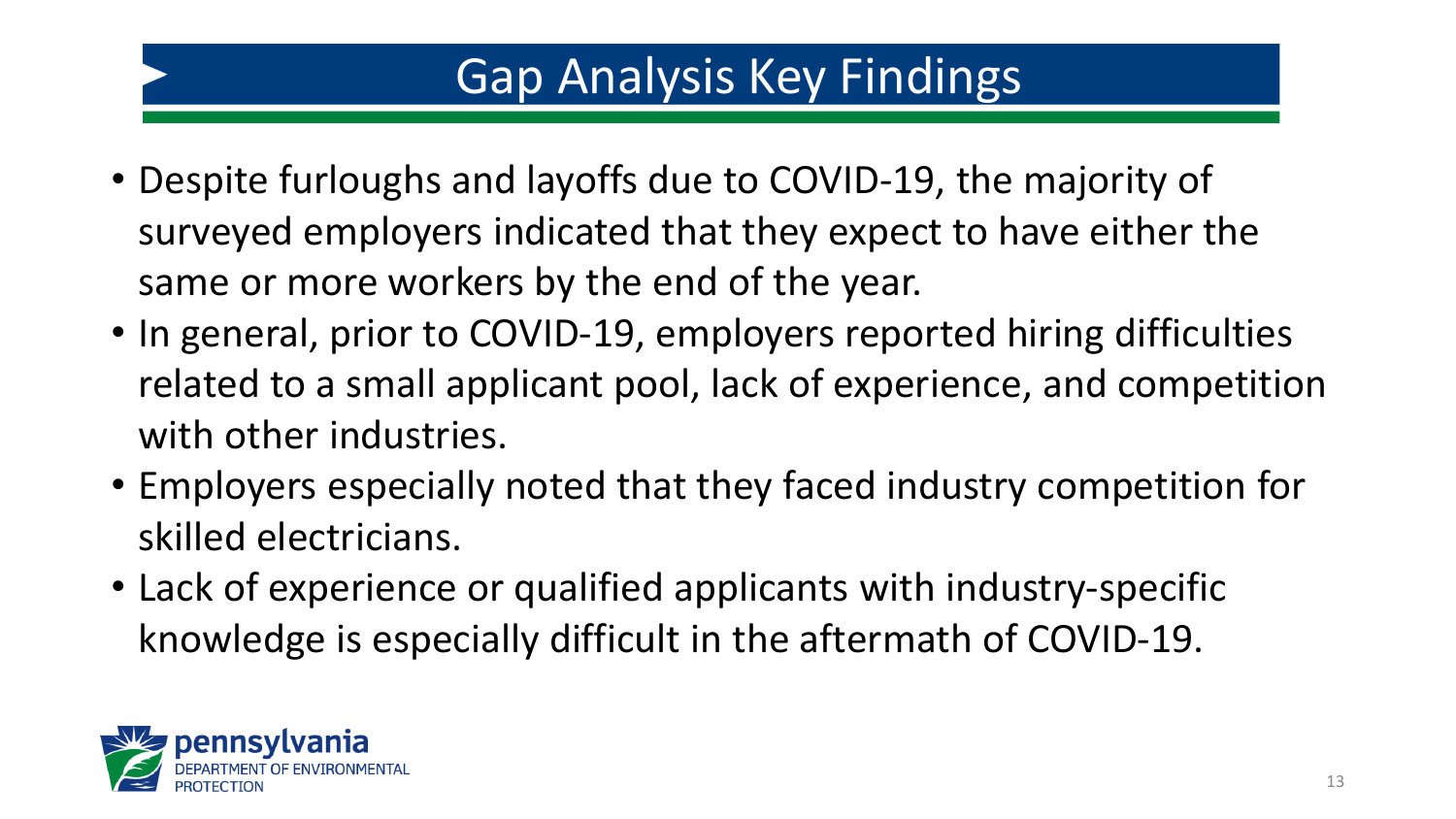### Gap Analysis Key Findings

- Relevant work experience is required by significantly more employers over an academic degree.
- Surveyed clean energy workers also cited the importance of relevant work experience in landing their job.
- According to clean energy workers, programs that provide on-the-job training were pivotal to landing a clean energy job.
- Half of employers require or prefer specific certifications.

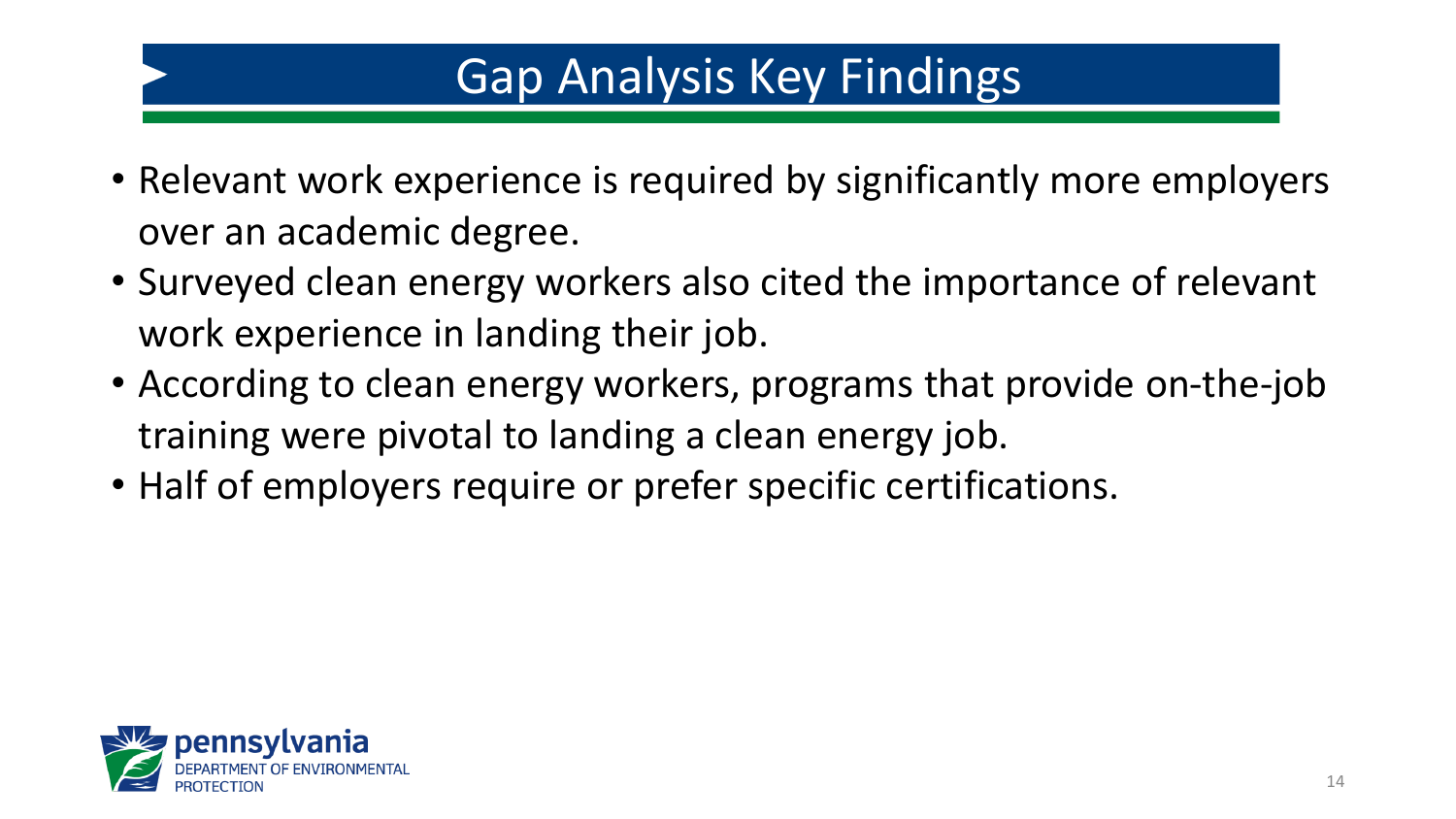### Gap Analysis Recommendations

- The report identifies a need for educators, training programs, unions, companies, and government programs to work together to fulfill growing employment demands, and recommends the following:
	- Facilitate on-the-job training opportunities and hands-on industry experience for workers.
	- Support curriculum sharing and procurement.
	- Create a pipeline for displaced workers to transition into the clean energy workforce.
	- Promote manufacturer-specific certifications for clean energy technologies.

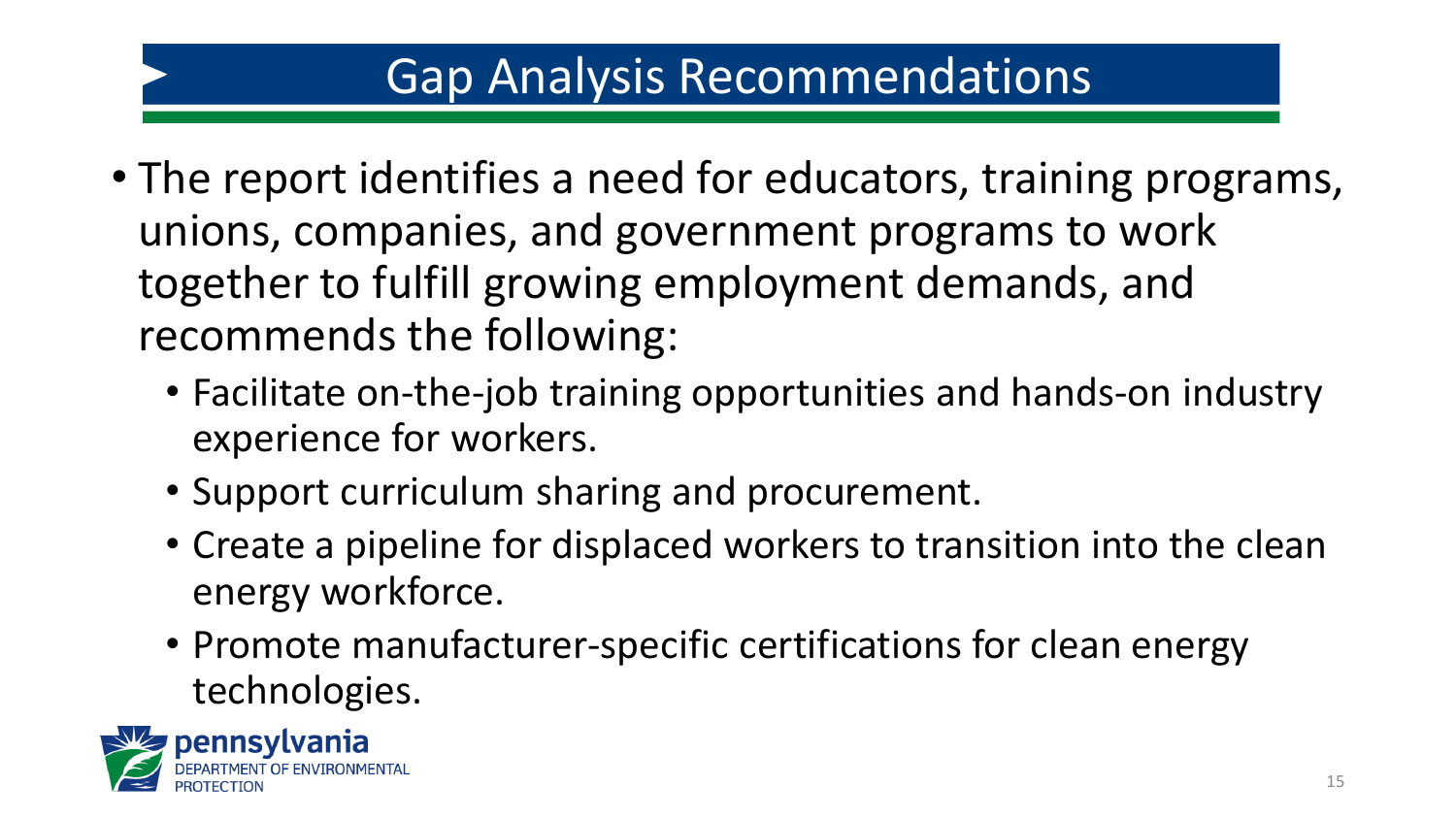

- EPO is in discussions with L&I and DCED regarding how to work together to implement some of these recommendations
- EPO is getting the word out about these reports and the findings – thanks for giving us the opportunity to talk to you!